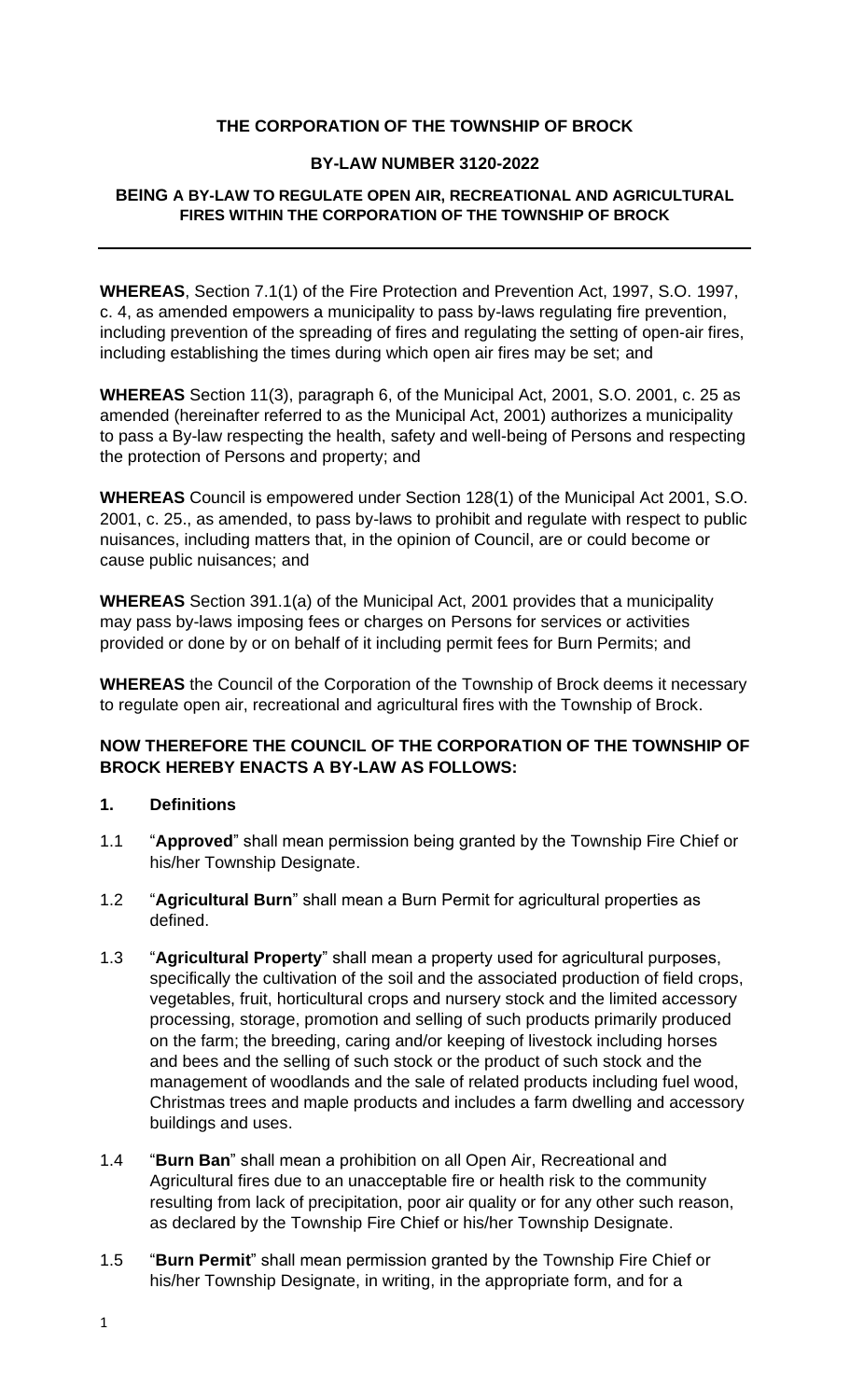specified time period, to set a fire in the Open Air or in an outdoor fireplace, and is referenced in this By-law as "Permit", "Open Air Burn Permit", "Recreational Burn Permit", or "Agricultural Burn Permit";

- 1.6 "**Campground**" shall mean a Tourist Camp or Trailer Camp.
- 1.7 "**Council**" shall mean the Council of The Corporation of the Township of Brock.
- 1.8 "**Chimineas**" shall be classified as Open Air Burning and treated as such under Article 2.4.4.4 of the Ontario Fire Code.
- 1.9 "**Clay Pots**" shall be classified as Open Air Burning and treated as such under Article 2.4.4.4 of the Ontario Fire Code.
- 1.10 "**Ceramic Pots**" shall be classified as Open Air Burning and treated as such under Article 2.4.4.4 of the Ontario Fire Code.
- 1.11 "**Nuisance**" shall mean excessive smoke, smell, airborne sparks or embers that are likely to disturb others.
- 1.12 "**Open Air**" shall mean any open place, yard or field which is not enclosed by a building structure as defined by the Building Code Act, 1992, S.O. 1992, c. 23, as amended, or an approved appliance.
- 1.13 "**Open Air Burning**" shall mean the burning of materials such as clean wood, tree limbs, brush, farm vegetation where the flame is not wholly contained. "Open Air Burning or "Burn in the Open Air" shall have the same meaning.
- 1.14 "**Outdoor fireplace**" shall mean a manufactured or other non-combustible enclosed container with a spark arrestor designed to hold a small fire for decorative purposes, the size which is no larger than 1 meter in any direction.
- 1.15 "**Owner**" shall mean the Person holding registered title to the land, and/or lessee, tenant, occupant, mortgagee in possession, or any Person occupying or having care and control of the land.
- 1.16 "**Permit Holder**" shall mean the Person named on the permit and includes the Owner.
- 1.17 "**Person**" shall mean any individual, firm, corporation, association, partnership, trust organization, trustee or agent and the heirs, executors, administrators and other legal representatives of a Person to whom the context can apply according to law and includes the owner of the land where the fire was set.
- 1.18 "**Public property**" includes the property owned or occupied by the Township, or any other corporation of a metropolitan, regional or district municipality, a county, city, town, village, township or improvement district including a local board thereof, a commission, a conservation authority, the Province of Ontario, the Dominion of Canada, including any agency thereof.
- 1.19 "**Recreational Burn**" shall mean a fire contained to an outdoor fireplace.
- 1.20 "**Refuse**" shall mean any article, thing, matter or any effluent belonging to or associated with a house or household, any industry, trade or business, and without limiting the foregoing, may include:
	- a) Accumulations, deposits, remains, rubbish or trash.
	- b) Litter, including paper, cartons, newspapers, flyers, cardboard, and/or packaging.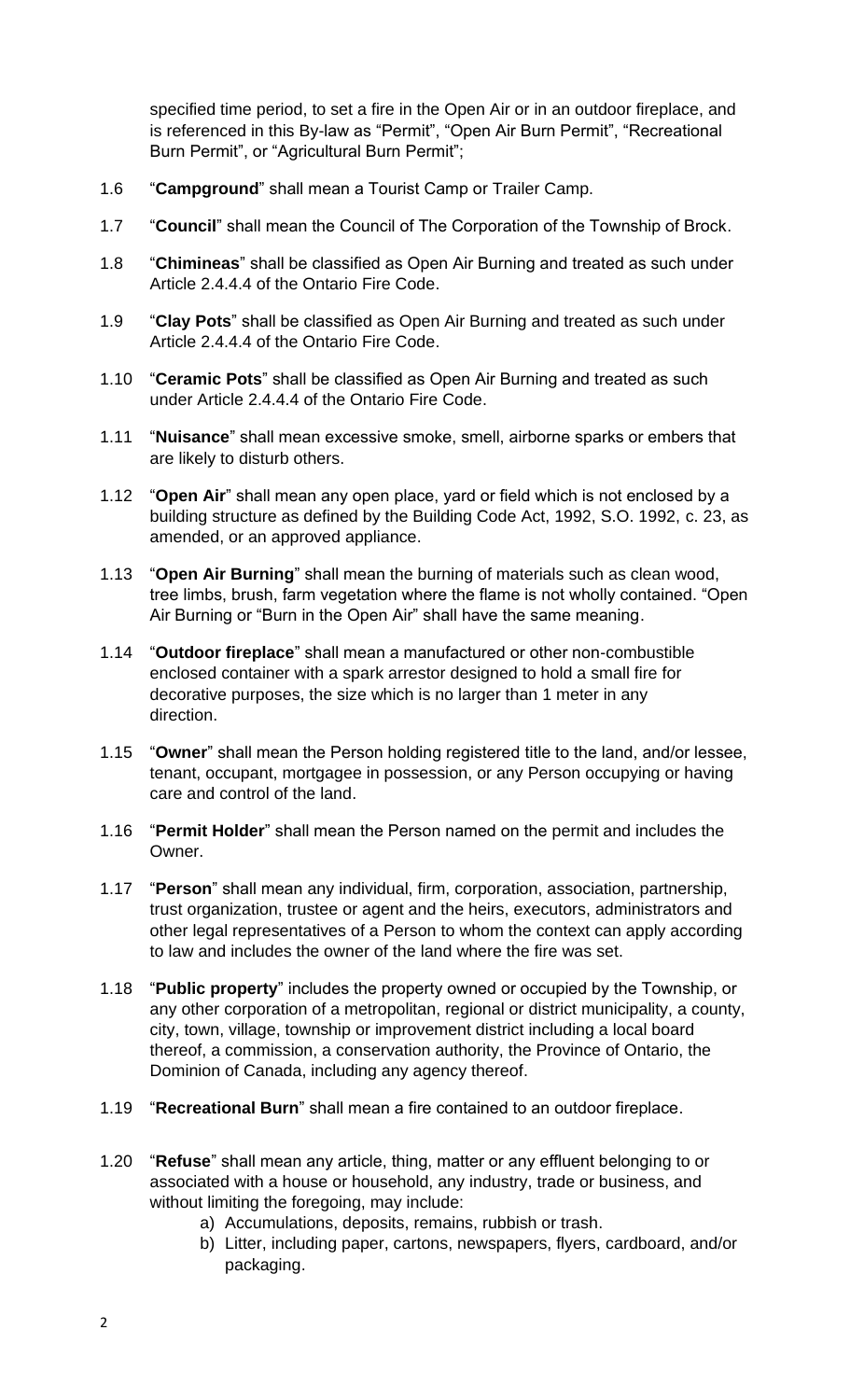- c) Machinery and machinery equipment and/or parts, including vehicular parts and/or accessories, tires, furnaces and/or furnace parts, pipes, and/or pipe fittings, water tanks, fuel tanks, and/or septic tanks, tubing, conduits, cable fittings and/or other accessories.
- 1.21 "**Township**" shall mean The Corporation of the Township of Brock.
- 1.22 "**Township Designate**" shall mean a Person who is an employee of the Township, and who has been appointed by Council to administer and/or enforce all or part of this By-law on behalf of the Township, and shall include the Township Fire Chief or his/her Township Designate, and all assistants to the Fire Marshal employed or appointed to the Township's Fire Department.
- 1.23 "**Urban Area**" shall mean Beaverton, Cannington and Sunderland as demarcated within the Township of Brock Official Plan, or those lands within the hamlets of Gamebridge, Port Bolster, Wilfrid, Manilla and Sonya.

## **2. Scope and Application**

- 2.1 This By-law shall apply to all land within the Township of Brock.
- 2.2 Where a provision of the By-law conflicts with a provision of another By-law in force and effect in the Township, the provision that establishes the higher standard shall prevail in order to protect the health, safety and welfare of the general public.

## **3. Permit**

- 3.1 The Township Fire Chief or his/her Township Designate may issue a permit with or without conditions, refuse a permit, and/or revoke a permit.
- 3.2 No Person shall set, allow to burn or maintain an Open-Air Burn, a Recreational Burn and/or an Agricultural Burn without a permit.
- 3.3 No Person shall set, allow to burn or maintain an Open-Air Burn, a Recreational Burn and/or an Agricultural Burn to burn refuse.
- 3.4 No Person shall set, allow to burn or maintain an Open-Air Burn, a Recreational Burn and/or an Agricultural Burn when rain or fog is present.
- 3.5 No Person shall set, allow to burn or maintain an Open-Air Burn, a Recreational Burn and/or an Agricultural Burn when the wind is blowing with a velocity of 24 kilometers per hour or greater, or with such intensity or in such a direction that fire may cause:
	- a) Decreased visibility on any highway.
	- b) Odour that may cause discomfort to Person(s) residing in the immediate area.
	- c) The possible spread of fire through a grass or brush area.
	- d) The possible spread of fire to neighbouring buildings or properties.
	- e) The spread of fire due to lack of precipitation within the boundaries of the Township for a period to the date of the application for permit.
	- f) A nuisance.
- 3.6 A Burn Permit requires that the Permit Holder:
	- a) To be responsible for the fire, and always remain in attendance in a supervisory capacity, until the fire is completely extinguished.
	- b) To ensure that an adequate means of extinguishing the fire be available at the site of the fire, always.
	- c) To ensure that there is no less than three (3) meter perimeter around the fire, that is free and clear of all combustible material.
	- d) To comply with any and all conditions contained in the Permit.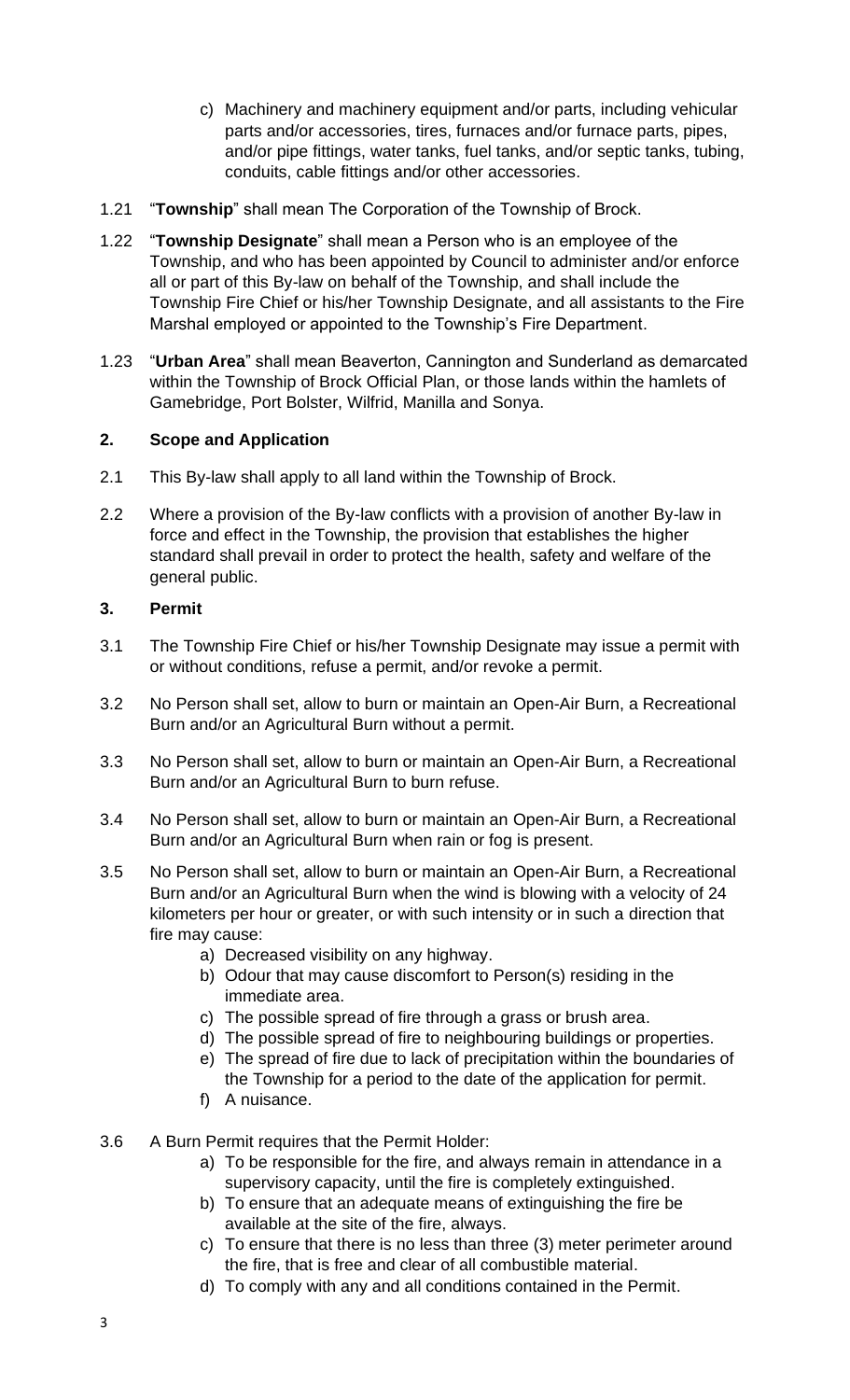- e) To produce the Permit to the Township Fire Chief or his/her Township Designate, on demand.
- f) To burn only while the Permit is in effect, and/or only on the day(s) as specified by the Permit.

## **4. Issuance of Permit**

- 4.1 No person shall conduct or allow to be conducted on lands owned or occupied by such person, any Open-Air Burn, Recreational Burn, or an Agricultural Burn within the Township of Brock without first having obtained a burn permit issued in a form as determined by the Township Fire Chief or his/her Township Designate.
- 4.2 Prior to the issuance of an Open-Air Burn, Recreational Burn, or an Agricultural Burn permit, the applicant shall pay the fees prescribed in respect of such permit by the Township of Brock By-law to Establish Fees.
- 4.3 Notwithstanding the provisions of this By-law, a Permit is not required where:
	- a) The Open-Air burn consists of a small confined fire that is used to cook food on a grill, barbeque or spit, commensurate with the type and quantity of food being cooked, and always supervised.
	- b) An appliance is used that meets the requirements of the Technical Standards and Safety Act, 2000, S.O. 2000 c. 16, as amended, is for outdoor use and has been assembled and/or installed in accordance with the manufacturer's instructions.
- 4.4 Notwithstanding, and in addition to the provisions of section 9, 10, 11 of this Bylaw, the Township Fire Chief or his/her Township Designate may issue a Permit subject to conditions, including but not limited to:
	- a) Requiring the supervision of the fire by the Township Fire Chief or his/her Township Designate, at the sole cost of the Permit Holder.
	- b) Restricting the size of the burn material.
	- c) Specifying conditions to reduce or contain the risk of fire spreading.

# **5. Refusal**

5.1 The Township Fire Chief or his/her Township Designate may refuse to issue a Permit where the request does not comply with the provisions of this By-law.

# **6. Revocation of Permit**

- 6.1 The Township Fire Chief or his/her Township Designate may revoke a Permit issued pursuant to this By-law if the Permit Holder fails to comply with:
	- a) Any of the conditions upon which the Permit was issued.
	- b) Any law applicable to the disposal of waste materials resulting from the burn.
	- c) Any of the provisions of this By-law.
	- d) The Permit was issued in error, or as a result of mistaken, false or incorrect information.
	- e) For any other purpose, as deemed fit by the Township Fire Chief or his/her Township Designate.
- 6.2 If the Township Fire Chief or his/her Township Designate, is of the opinion that the continued burning of the Open-Air Burn, Recreational Burn or Agricultural Burn is a hazard, the Township Fire Chief or his/her Township Designate, may direct the fire to be extinguished.
- 6.3 Every Person directed to extinguish a burn shall immediately extinguish the fire/burn.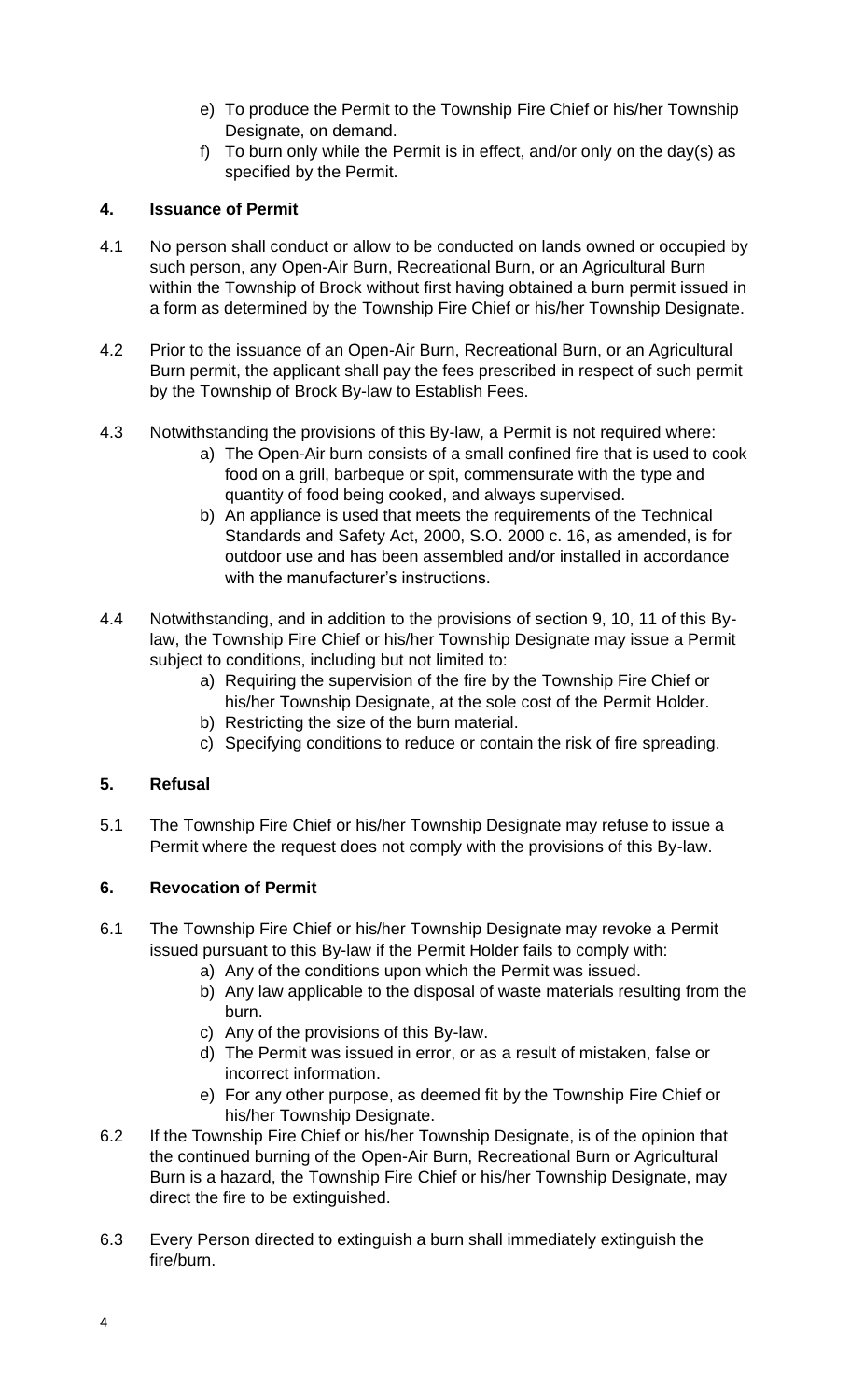# **7. Expiry of Permit**

7.1 Unless otherwise stipulated in writing by the Township Fire Chief or his/her Township Designate, a Permit, issued pursuant to this By-law, shall expire at 11:59 p.m. on the 31<sup>st</sup> day of December of the year the permit was originally issued.

# **8. Open Air Burn in the Urban Area**

8.1 Open Air Burning is not permitted in the Urban Area.

# **9 Open Air Burn in the Rural Area**

- 9.1 An Open-Air Burn Permit is permitted only for the rural area on lot sizes that are one half (1/2) acre or greater in size.
- 9.2 An Open-Air Burn Permit only permits burning of dry wood, or wood by-products.
- 9.3 An Open-Air Burn Permit does not permit the burning of refuse, grass clippings or leaves.
- 9.4 An Open-Air Burn Permit requires that:
	- a) The size of the fire must not exceed 3 metres x 3 metres x 3 metres/27 cubic metres or (9.8 feet x 9.8 feet x 9.8 feet) in size.
	- b) Must be a minimum radius of 7.5 metres (24.5 feet) around burn site clear of vegetation.
	- c) Burning shall only occur during the hours of 8:00 a.m. to 5:00 p.m.
	- d) A fire be set or maintained at least fifteen (15) metres (50 feet) away from all structures, trees, hedges, fence, property line, street/road/highway or overhead wires.

# **10. Recreational Burn Permit**

- 10.1 A Recreational Burn Permit is permitted for residential properties and a campground.
- 10.2 A Recreational Burn Permit only permits burning of dry, seasoned firewood.
- 10.3 A Recreational Burn Permit does not permit the burning of refuse, grass clippings or leaves.
- 10.4 A Recreational Burn Permit requires that:
	- a) All fires be contained within an Outdoor Fireplace and must not exceed 1 metre x 1 metre x 1 metre/1 cubic metre or (3 feet x 3 feet x 3 feet) in size.
	- b) The Outdoor Fireplace be located on concrete, patio slabs, stone or other such non-combustibles material.
	- c) A fire be set or maintained at least six (6) metres (18 feet) away from all structures, trees, hedges, fence, property line, street/road/highway or overhead wires (hydro lines).
		- i) Burning shall only occur during the hours of 12:00 p.m. to 1:00 a.m.
- 10.5 The owner of a campground shall obtain a permit for a recreational burn within the designated campground.

# **11. Agricultural Burn Permit**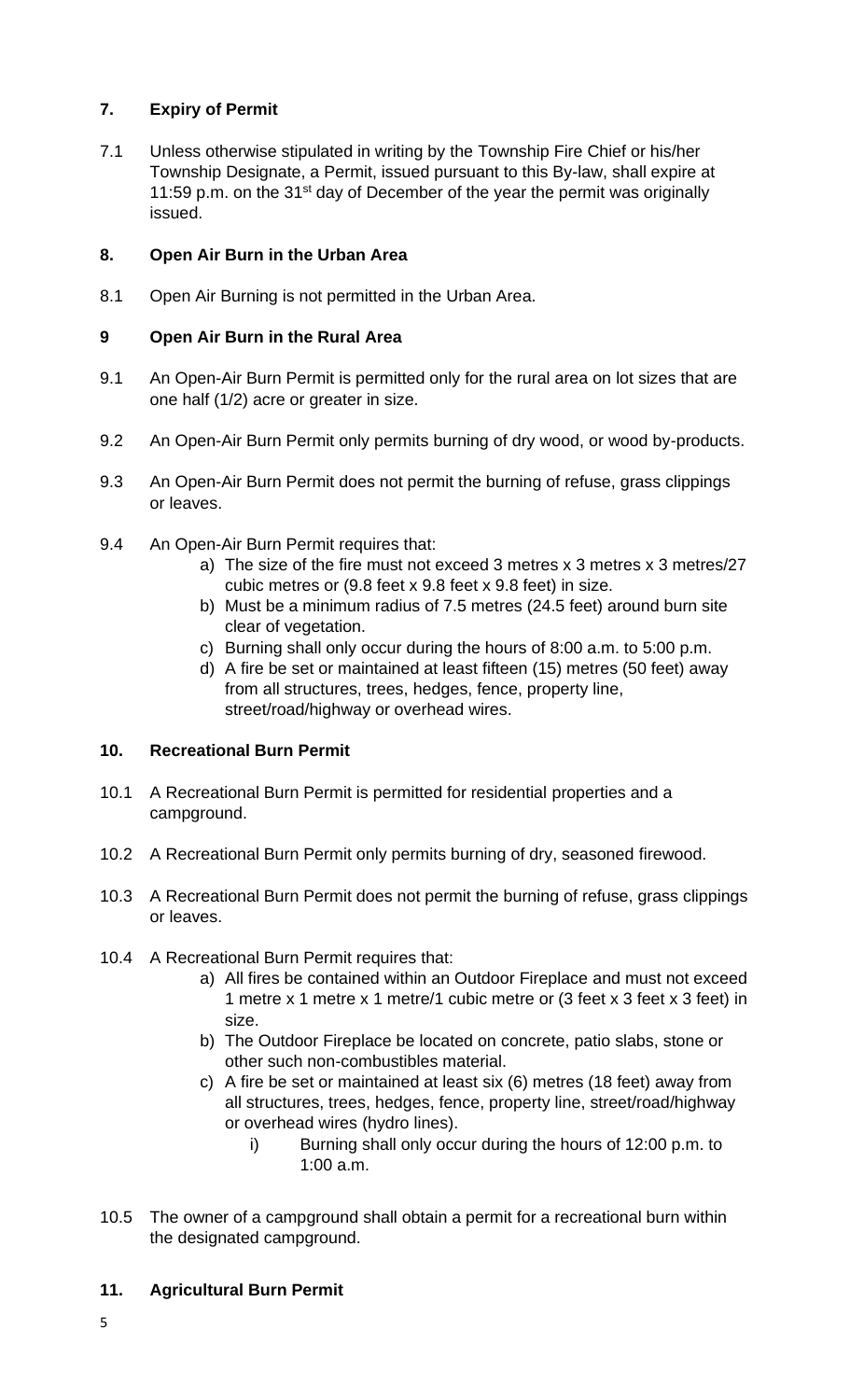- 11.1 An Agricultural Burn Permit is permitted only for Agricultural Properties.
- 11.2 An Agricultural Burn Permit only permits burning of wood or wood by-products.
- 11.3 An Agricultural Burn Permit does not permit the burning of refuse.
- 11.4 An Agricultural Burn Permit requires that:
	- a) The size of the burn must not exceed 6 meters x 6 metres x 6 metres/216 cubic metres or (19.7 feet x 19.7 feet x 19.7 feet).
	- b) Must be a minimum radius of 7.5 metres (24.5 feet) around burn site clear of vegetation.
	- c) Burning only occur during the following:
		- i) From 8:00 a.m. to 5:00 p.m., between Monday to Saturday, excluding statutory holidays.
		- ii) As specified in the Agricultural Burn Permit.
	- d) A fire be set or maintained at least fifty (50) metres (150 feet) away from all structures, trees, hedges, fence, property line, street/road/highway or overhead wires.
	- e) Must be located on at least 10 acres of land.
	- f) Adequate means of controlling and extinguishing the fire, including heavy equipment, are available at the site always during the fire.

## **12. Administration and Enforcement**

- 12.1 The Township Fire Chief or his/her Township Designate shall be responsible for the administration and enforcement of this By-law.
- 12.2 Every Person who sets a fire in contravention of this By-law, fails to extinguish a fire once ordered to do so by the Township Fire Chief or his/her Township Designate, in addition to any penalty provided for herein, shall be liable for all expenses incurred for the purposes of investigating, controlling and/or extinguishing any fire set or left to burn.
- 12.3 Any Person who:
	- a) Burns or allows the burning of an Open-Air Burn, Recreational Burn or an Agricultural Burn contrary to the provisions of this By-law; or
	- b) Fails to extinguish an Open-Air Burn, Recreational Burn or an Agricultural Burn upon direction from the Township Fire Chief or his/her Township Designate,

shall, in addition to any penalty provided for herein, be liable to the Township for any expenses incurred for the purpose of controlling and/or extinguishing the Open-Air Burn, Recreational Burn or Agricultural Burn.

- 12.4 The owner of the land where the fire was set shall be responsible for any penalty provided for herein and shall be liable for all expenses incurred for the purposes of investigating, controlling and/or extinguishing any fire set or left to burn.
- 12.5 Any such expenses as established in Section 13, may be recovered by addition of the same amount owing to the tax roll, and collected in the same manner and with the same priorities as municipal real property taxes.
- 12.6 Notwithstanding any provision contained in this By-law, no Person shall set or maintain:
	- a) An Open Air, Recreational or Agricultural fire on any highway, or in any park, or on public property.
	- b) An uncontained Open Air or Agricultural burn including but not limited to, a grass fire.